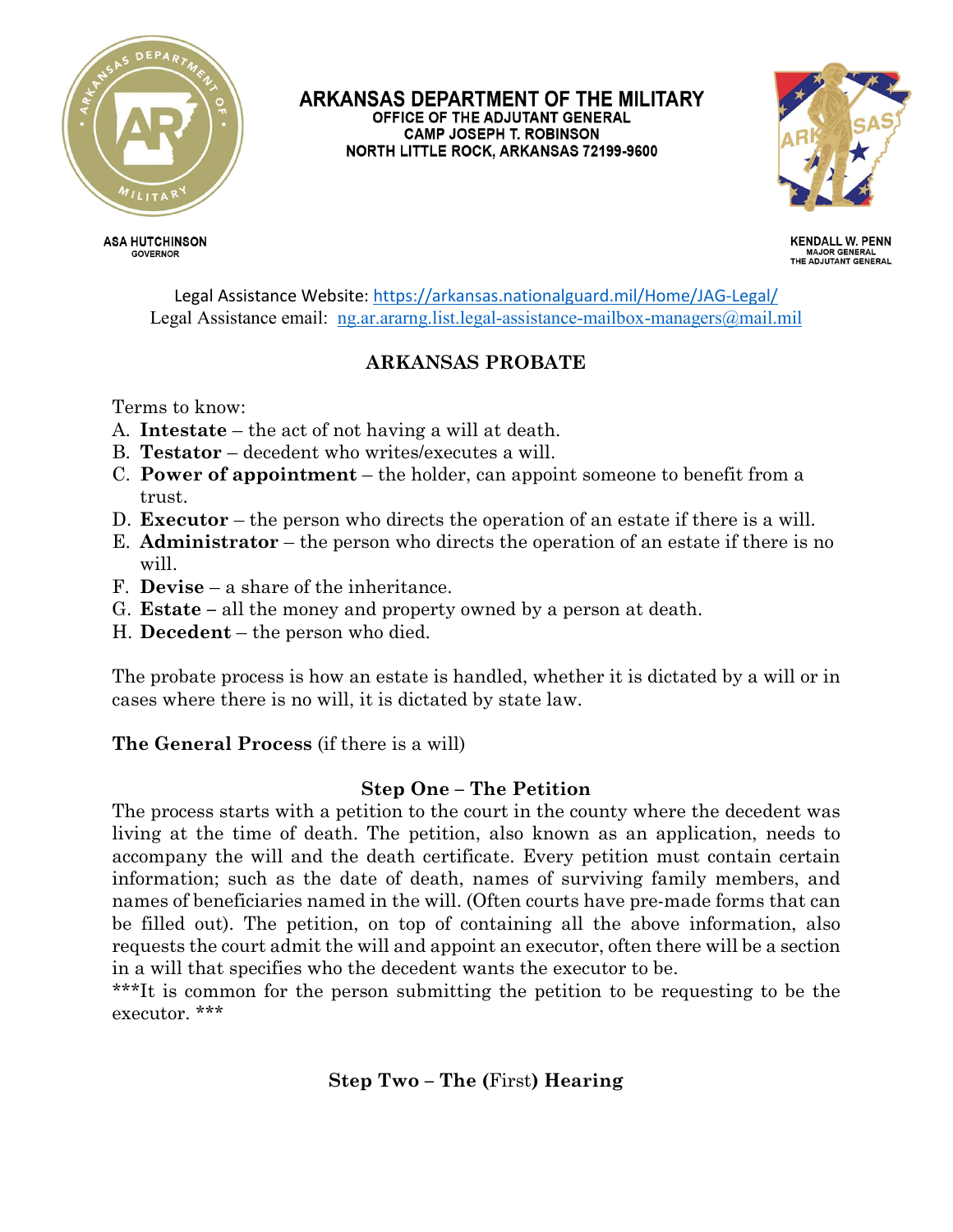The court you file the petition in will schedule a hearing, to give all interested parties a chance to object to the appointment of the executor. However, before the hearing, the person seeking to be the executor MUST send formal legal notice to beneficiaries named in the will and to heirs under the law (those are the people who would inherit if there is no valid will).

The person requesting to be the executor MUST also send notices to the creditors that they know about, and publish a legal notice in a local newspaper to alert other creditors.

#### **Step Three – The Accounting**

After the executor is appointed, he or she must take a full accounting of all of the decedents probate property; including real property, stocks, bonds, business interests, etc.

This is also the step where all creditors that were not identified and notified in step two MUST have written notice sent to them. Any creditor that wants to make a claim against the probate estate, must do so within a limited amount of time.

## **Step Four – The Will's Validity**

When a will is submitted to the court, it must be proven as valid. Typically, statements of the witnesses are enough. So long as the statements are: notarized, sworn, or in court testimony.

# **Step Five – Managing the Estate and Paying Debts**

While the probate case is pending it is common for the executor to gather assets and open a bank account to pay creditors. Probate cases must stay open for several months, to give creditors a chance to come forward.

The executor must determine which creditors' claims are legitimate and pay those, plus other final bills from the estate, including, the final tax return(s), funeral expenses, and estate expenses. Occasionally, the executor will need court approval to pay creditors.

#### **Step Six – Property to Beneficiaries**

After all creditor claims and disputes are dealt with (when a creditor's claim is found to not be valid, often litigation will commence), typically, the executor petitions the court for authority to transfer the remaining assets, if any, to the beneficiaries as directed in the will. Beneficiaries may petition the court for an accounting of how the assets were managed by the executor during the probate process.

Once the petition to transfer is granted, the executor may draw up new deeds and transfer the property to the appropriate beneficiaries. Then the executor petitions to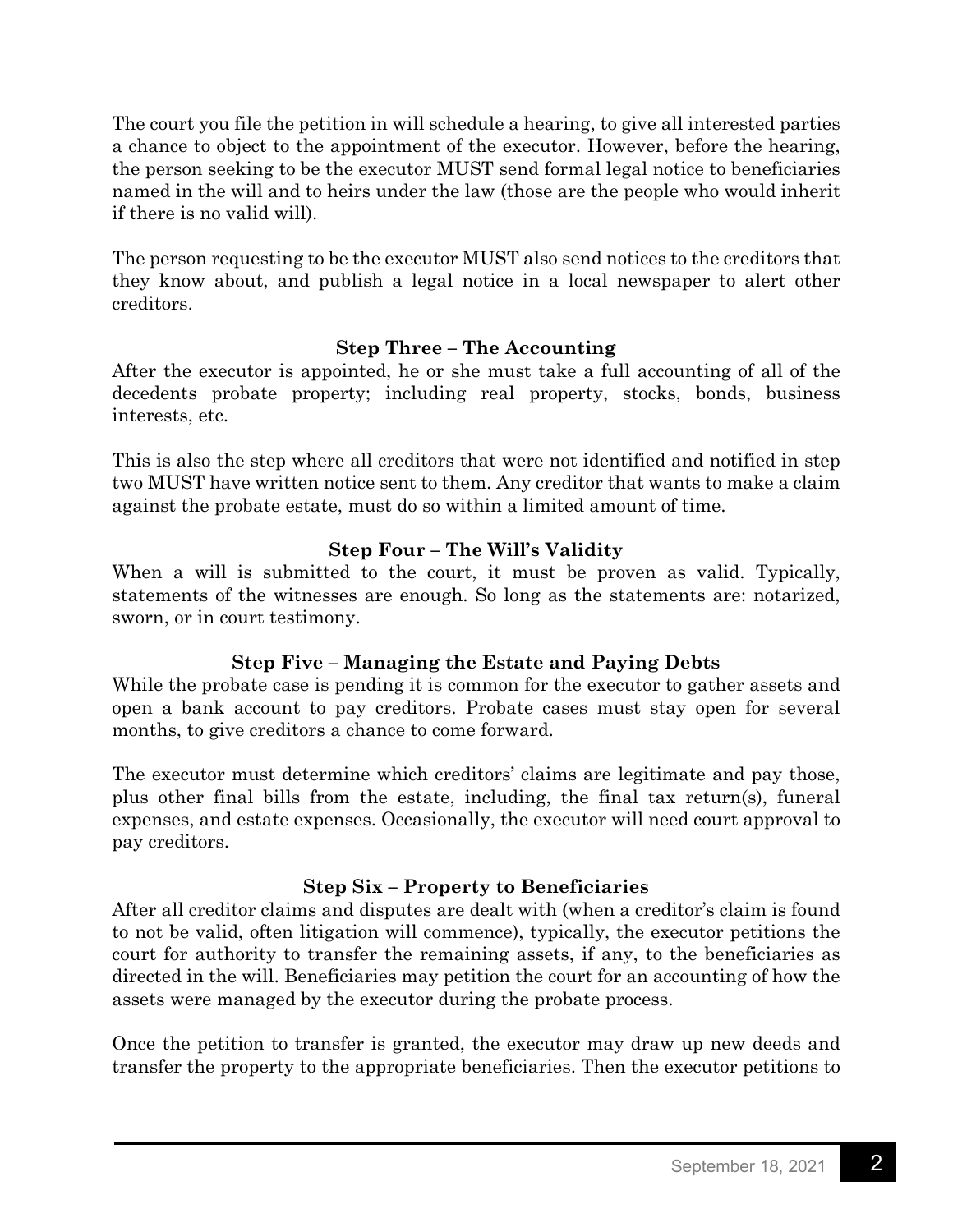close the estate. Once this is done, the executor is released from his or her duties as executor.

#### **The General Process** (if there is no will)

#### **Step One – The Petition**

The process starts with a petition to the court in the county where the decedent was living at the time of death. The petition, also known as an application, must ask the court to appoint an administrator. Often the person submitting the application, wishes to be the administrator.

Generally, notice of the court hearing regarding the petition MUST be provided to all of the decedent's heirs, or people who would inherit under the law. If an heir objects to the petition, he or she has the opportunity to do so in court. Also, a notice of the hearing is typically published in a local newspaper. This is to attempt to notify others, such as unknown creditors of the decedent, of the beginning of the proceeding.

#### **Step Two – The (**First**) Hearing**

The court you file the petition in will schedule a hearing, to give all interested parties a chance to object to the appointment of the administrator. Before the hearing, the person seeking to be the administrator should send formal legal notice to creditors that they know about.

#### **Step Three – The Accounting**

After the administrator is appointed, he or she must take a full accounting of all of the decedents probate property; including real property, stocks, bonds, business interests, etc.

This is also the step where all creditors are to be identified and notified and MUST have written notice sent to them. Any creditor that wants to make a claim against the probate estate, must do so within a limited amount of time.

#### **Step Four – Managing the Estate and Paying Debts**

While the probate case is pending it is common for the administrator to gather assets and open a bank account to pay creditors. Probate cases must stay open for several months, to give creditors a chance to come forward.

The administrator must determine which creditors' claims are legitimate and pay those, plus other final bills from the estate, including, the final tax return(s), funeral expenses, and estate expenses. Occasionally, the administrator will need court approval to pay creditors.

#### **Step Five – Property to Heirs**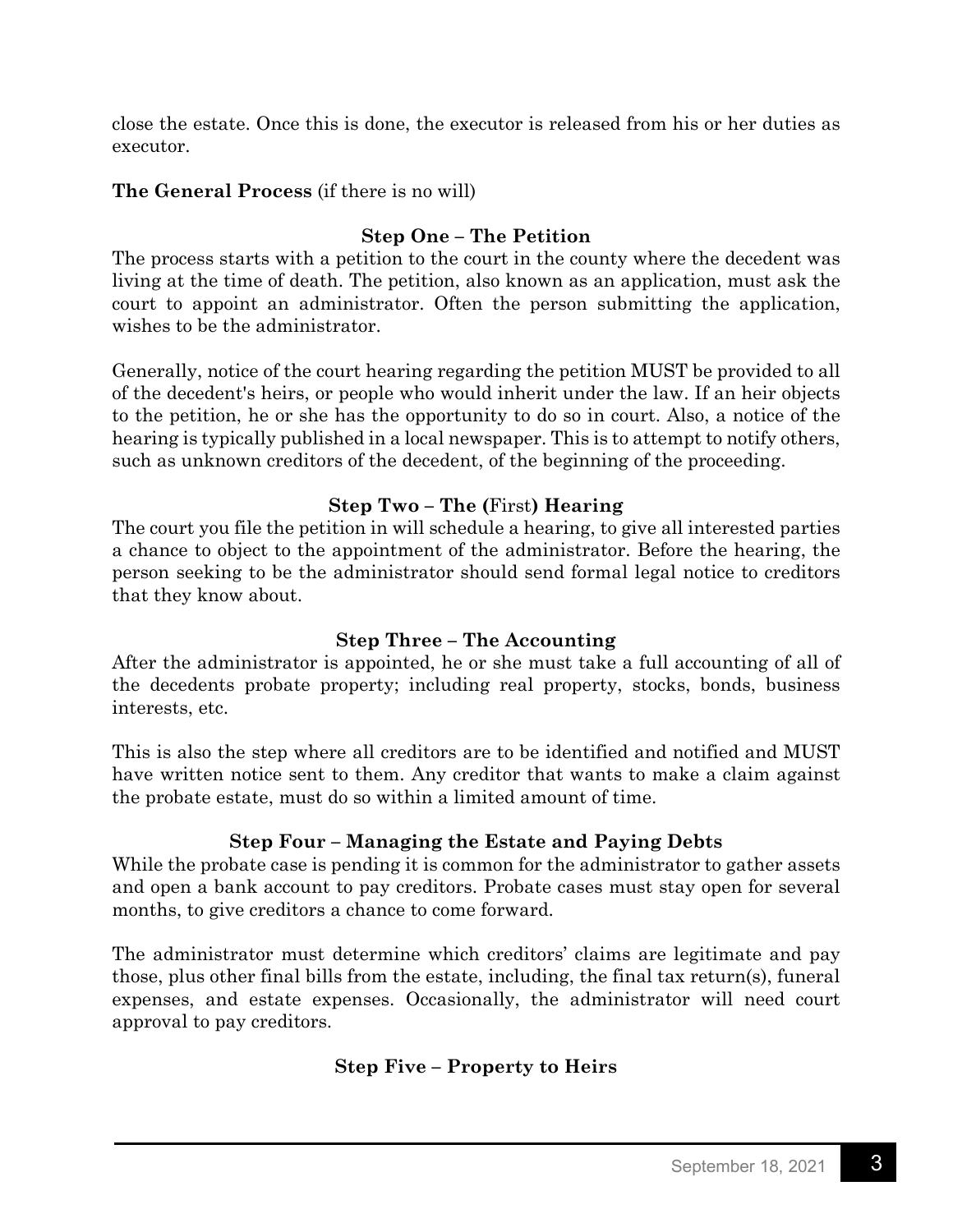After all creditor claims and disputes are dealt with (when a creditor's claim is found to not be valid, often litigation will commence), typically, the administrator petitions the court for authority to transfer the remaining assets, if any, to the heirs as directed by state intestate succession laws. Heirs may petition the court for an accounting of how the assets were managed by the administrator during the probate process.

Once the petition to transfer is granted, the administrator may draw up new deeds and transfer the property to the appropriate heirs. Then the administrator petitions to close the estate. Once this is done, the administrator is released from his or her duties as administrator.

## **FAQ**

When two spouses live together in a home, it is often referred to as the marital home or the homestead. This is only the case if, before death, the house was owned by the deceased spouse or by both spouses (this includes homes with mortgages that have not been paid off yet). However, if the home is owned by someone else before death, the surviving spouse cannot generally claim rights to property that is not part of the estate. There are exceptions to this, so please consult an attorney for this issue.

Property that is owned that is not the residence is still a part of the overall estate. If there is no will, then the non-residential property is distributed through the allocations dictated in state law.

Generally, a final tax return for the deceased does need to be filed, for the fiscal year in which he or she died. This is traditionally handled by the administrator or the executor.

If the deceased spouse was in debt, and the surviving spouse is also listed on the accounts, the surviving spouse will still be liable for the debts accrued by the deceased spouse.

If the deceased spouse has debt in only his or her name, then there will be certain property that is exempt from the creditor's ability to claim. This does not always apply, and it is difficult to predict the exact amount that would be exempt from creditors without an attorney.

The executor (if there is a will) or the administrator (if there is no will) will be in charge or notifying creditors. A creditor will then have a specific amount of time to file a claim against the estate.

If there is a will and the spouse is unhappy with the amount he or she is allotted, an action to "take against" the will may be filed. Which means that he or she can have